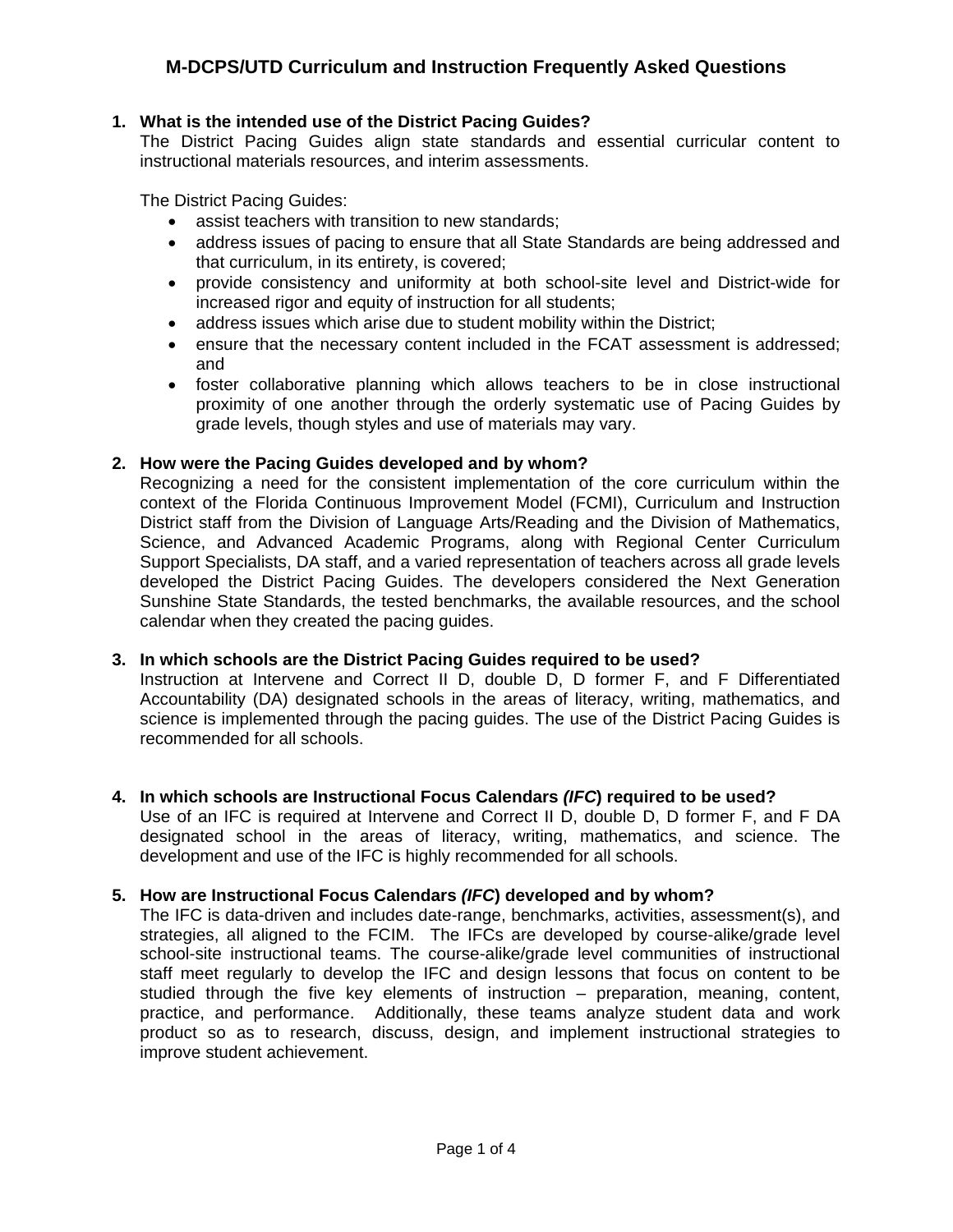## **M-DCPS/UTD Curriculum and Instruction Frequently Asked Questions**

#### **6. What is the intended use of the Instructional Focus Calendars (IFC)?**

The IFC is a document that provides teachers the opportunity to personalize instruction based on grade level/course content and students needs*.* 

**7. Can District Instructional Focus Calendars** *(IFC***) template be used as daily lesson plans?** 

The IFC can be used as the daily lesson plan as long as all of the required elements of the lesson plan as described in the Labor Contract are included.

- **8. What is the difference between a Pacing Guide and an Instructional Focus Calendar?** The District Pacing Guides were developed collaboratively by instructional coaches, teachers, district supervisors/curriculum support specialists, and region instructional support staff/CSS. The guides provide the appropriate pacing or time frame in which instruction is to occur. In addition, the pacing guides are aligned with the timing and content of the District Interim Assessments, working together to provide both guidelines for instruction and tools for monitoring student progress throughout the year. Instructional Focus Calendars *(IFC*) are to be developed by teachers at schools and provide teachers with a mechanism for collaborative planning and promote instructional conversations on a grade level or within a subject area.
- **9. Are all of the strategies on the School Instructional Review (SIR) conducted by Region Offices to be used by all teachers at all times?**

The strategies listed in the SIR are examples of researched-based best practices that are evident in model classrooms and are recommended.

#### **10. What professional development requirements do teachers have?**

- **Federal Level**: There are requirements associated with No Child Left Behind as it relates to Highly Qualified;
- **State Level:** 
	- o 1012.98 F. S requires every teacher to have an individual professional development plan (IPDP). In Miami-Dade County we use the IPEGS Goal Setting Form that replaces the IPDP;
	- o 1004.04 F.S. requires individuals who supervise interns Clinical educator training
	- o 1012.34 F. S. requires all instructional personnel to have training provided on the instrument used for annual performance appraisal;
	- o Certification Endorsement completion for targeted groups of teachers in the following areas: ESOL; Reading; Gifted; Autism; and
	- o Requirements for schools that are specified in Differentiated Accountability regarding Professional Learning Communities and Lesson Study.
- **Local Level:** 
	- o IPEGS Goal Setting Form
	- o Need for district-wide training to support implementation of state mandates, i.e. Bullying and Harassment Plans; to support local initiatives such as new SPED IEP System.
	- o Teachers may be directed by the district, region, or school-site administrator, to attend specific professional development that supports school-wide or district- wide initiatives such as textbook adoptions, secondary school reform, etc.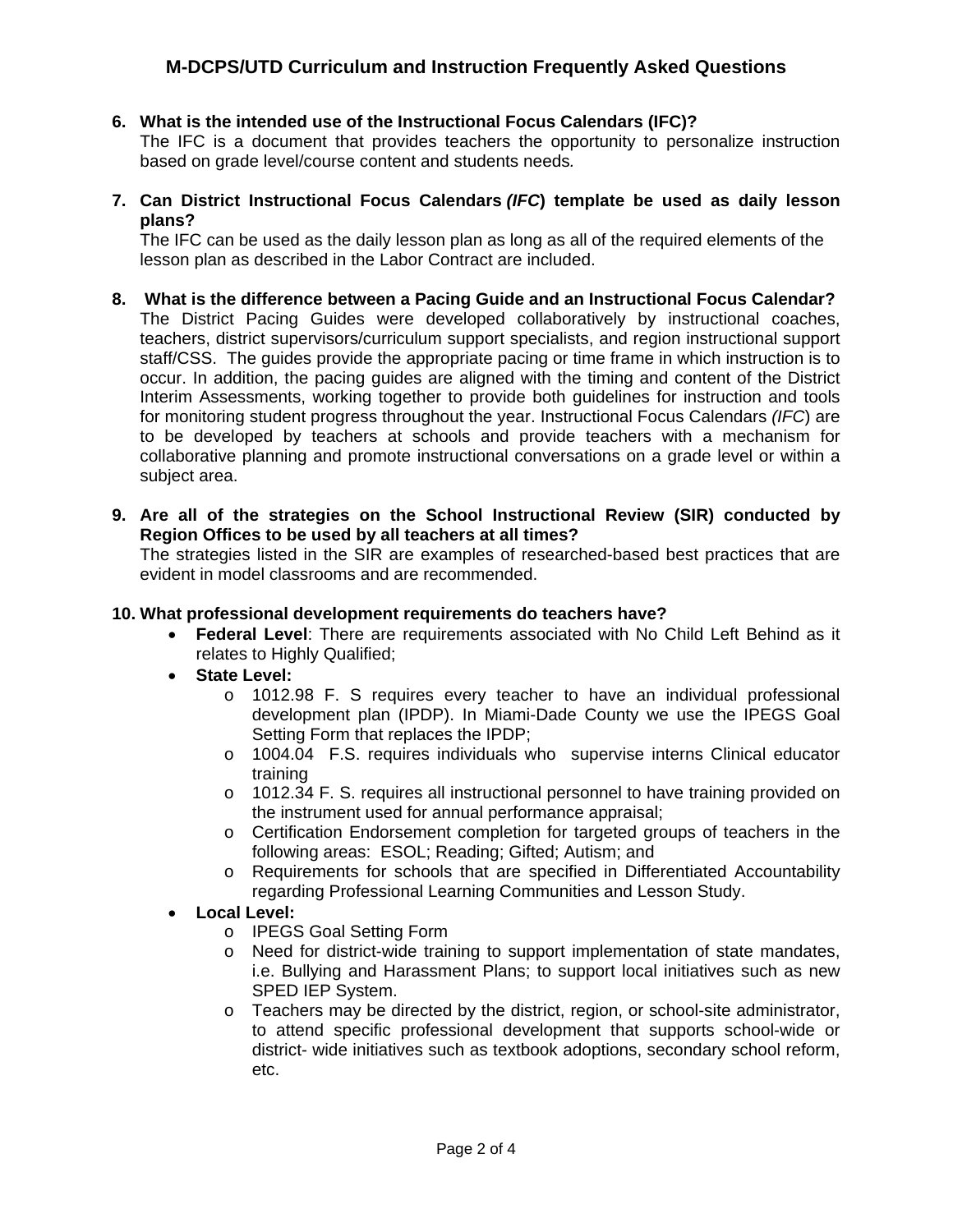o Each school site may identify professional development areas and topics that will benefit learners at the school site based on available data.

#### **11. Are common board configurations required?**

No, it is a State recommended best practice.

**12. Are teachers required to incorporate literacy skill instruction regardless of the subject they teach, once they have received appropriate professional development?** 

The use of literacy skill instruction is a research-based best practice and highly recommended.

#### **13. What assessments are required for teachers to administer?**

The required M-DCPS assessments are listed in the District's assessment calendar and the LOU for District targeted DA schools.

**14. Are teachers required to score all mandated assessments, including District Interim Assessments?** 

Interim Assessments are scored through EDUSOFT. State required assessments in writing (pretest and mid-year) and reading (FAIR K-2) as listed in the District Testing Calendar are scored by teachers and/or school-based support team(s).

#### **15. What are teachers expected to do with the data gathered from assessment results?**

Use data as a tool to guide instruction. The Interim Assessment home page which can be accessed at <http://oada.dadeschools.net/IAP/IAP.asp> will provide guidance in the interpretation of data.

#### **16. Are FCAT practice tests required?**

The practice tests are made available by the FLDOE and are recommended for use, but not required

**17. What's the difference between Sunshine State Standards, Next Generation Sunshine State Standards and CBC's?** 

The Sunshine State Standards were adopted in 1996 in order to identify academic expectations for student achievement In Florida. The Next Generation Sunshine State Standards are a result of the revisions of the SSS. The CBC was written by MDCPS and it identifies the most essential objectives needed to demonstrate proficiency in performing identified competencies. The CBC aligns with the requirements of the SSS.

#### **18. Which document should a teacher use: CBC or Pacing Guide?**

Curriculum and Instruction is developing District Pacing Guides for all content areas covered under the CBC. The District Pacing Guide is the CBC with a scope and sequence embedded. District Pacing Guides are currently available for most of the core content areas and implementation is recommended for all schools.

#### **19. How are Interim Assessments aligned to the Pacing Guides?**

The Interim Assessments are formative assessments that were designed to provide a snapshot of the learning progress of students at 3 points in the school year. The District's Pacing guides are aligned with the timing and content of the Interim Assessments, working together to provide guidelines for instruction and tools for monitoring student progress.